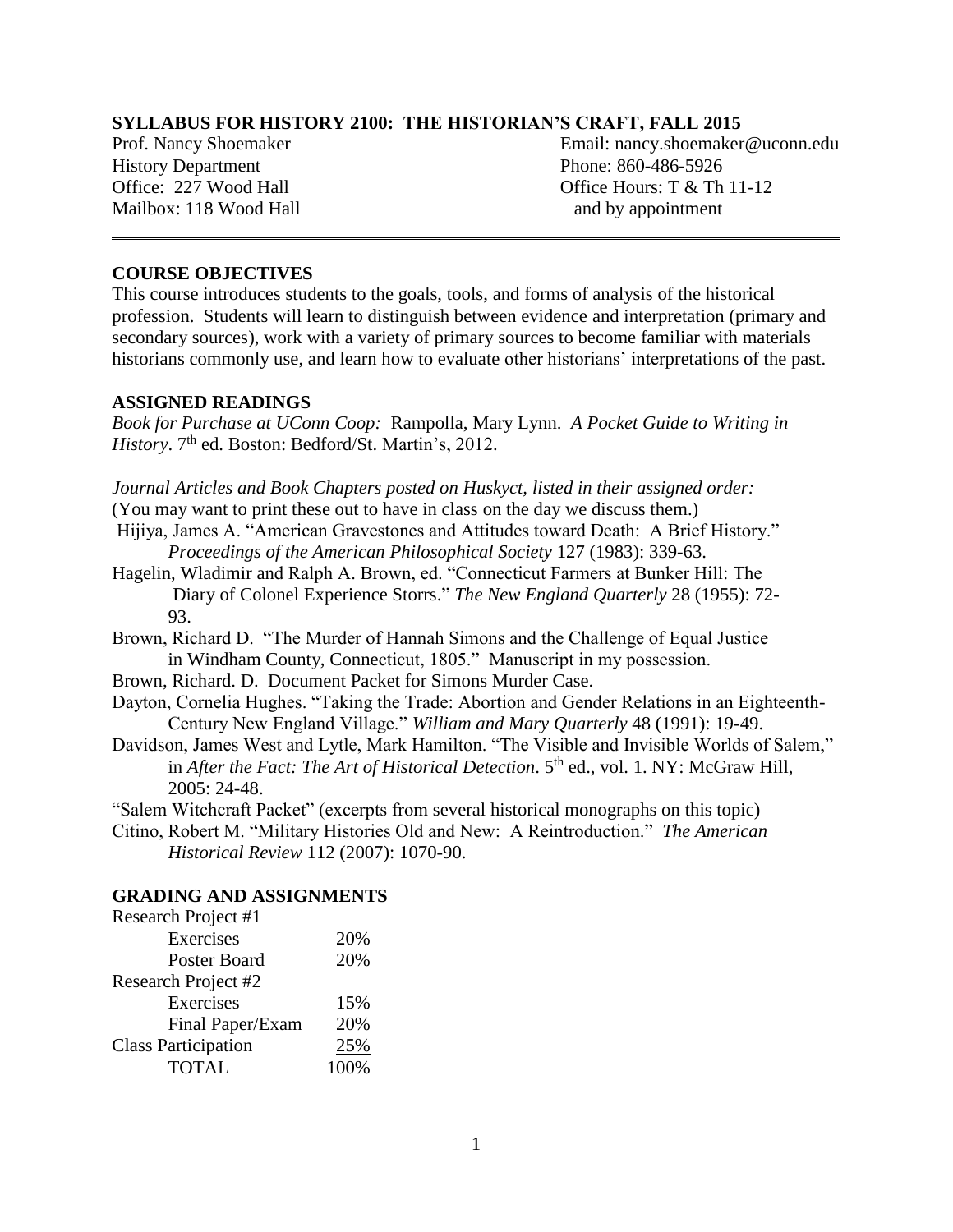Research Project #1: Research in Primary Sources. The class will research the history of Mansfield from the mid-eighteenth to mid-nineteenth centuries. Each student will be assigned a gravestone from the Old Storrs Cemetery. Using this person as a focal point, you will discover as much as you can about Mansfield history in the 1750-1850 time period. Several exercise assignments guide you through the research process (see class schedule below). Note that one exercise requires visits to at least two archives, one of which must be the Mansfield Town Clerk's Office (4 S. Eagleville Rd., opposite Price Chopper). Other nearby archives are the Dodd Center on campus, Mansfield Historical Society (on rte. 195 a few miles in the direction of Willimantic), the Connecticut State Library and Archives in Hartford, and the Connecticut Historical Society in Hartford. Another exercise requires use of a genealogical database to access manuscript U.S. censuses: HeritageQuest, available through ICONN (Connecticut public library system) or ancestry.com, a fee-subscription service with a 14-day free trial. Exercises will be graded on research diligence (amount of effort, thoroughness, carefulness). They may be typewritten or handwritten (just make sure handwriting is legible). Some require that you submit printouts, photocopies, and/or research notes.

The project culminates in a collaborative exhibit of poster boards, one produced by each student, on Mansfield history. Each student's contribution to the exhibit (i.e., poster board) will be graded on research diligence, creative and thoughtful analysis, successful elaboration of the theme(s) agreed upon by the class, and clarity and effectiveness of presentation.

Research Project #2: Historiography. The class will pick a topic currently of interest to historians and research which historians have most influenced the study of this topic and the differences in their interpretations. As with Research Project #1, exercise grades are based on research diligence.

The project culminates in a 4-6 page, word-processed, double-spaced paper. This paper counts as the final exam and is due as an email attachment by the end of our regularly scheduled final exam period. The paper will compare historians' interpretations on the topic chosen by the class. You might answer one of these questions: Have historians' views changed over time? Have historians emphasized some interpretations but missed opportunities to explore other, new questions? Is there a central debate among historians working on this topic, and are their differences due to their different questions, varying primary sources, modes of analysis or theoretical approaches, or some other cause? You should mention and cite all the major works on this topic but may choose to cover in-depth only two or three, if their work is especially important. The paper should be well-written with a clear thesis (i.e., main point) and supported by accurate, persuasive examples from your research. Sources must be properly cited as in Rampolla, ch. 7.

Class Participation. This grade is based on preparedness for class and the quantity and quality of contributions to small-group and full-class discussions. To show that you are doing the assigned readings, you must contribute substantive comments on the days we discuss these readings to earn class participation points on that day. Absences, arriving late, and leaving early will lower your class-participation grade because, if you are not in class, then you are not participating.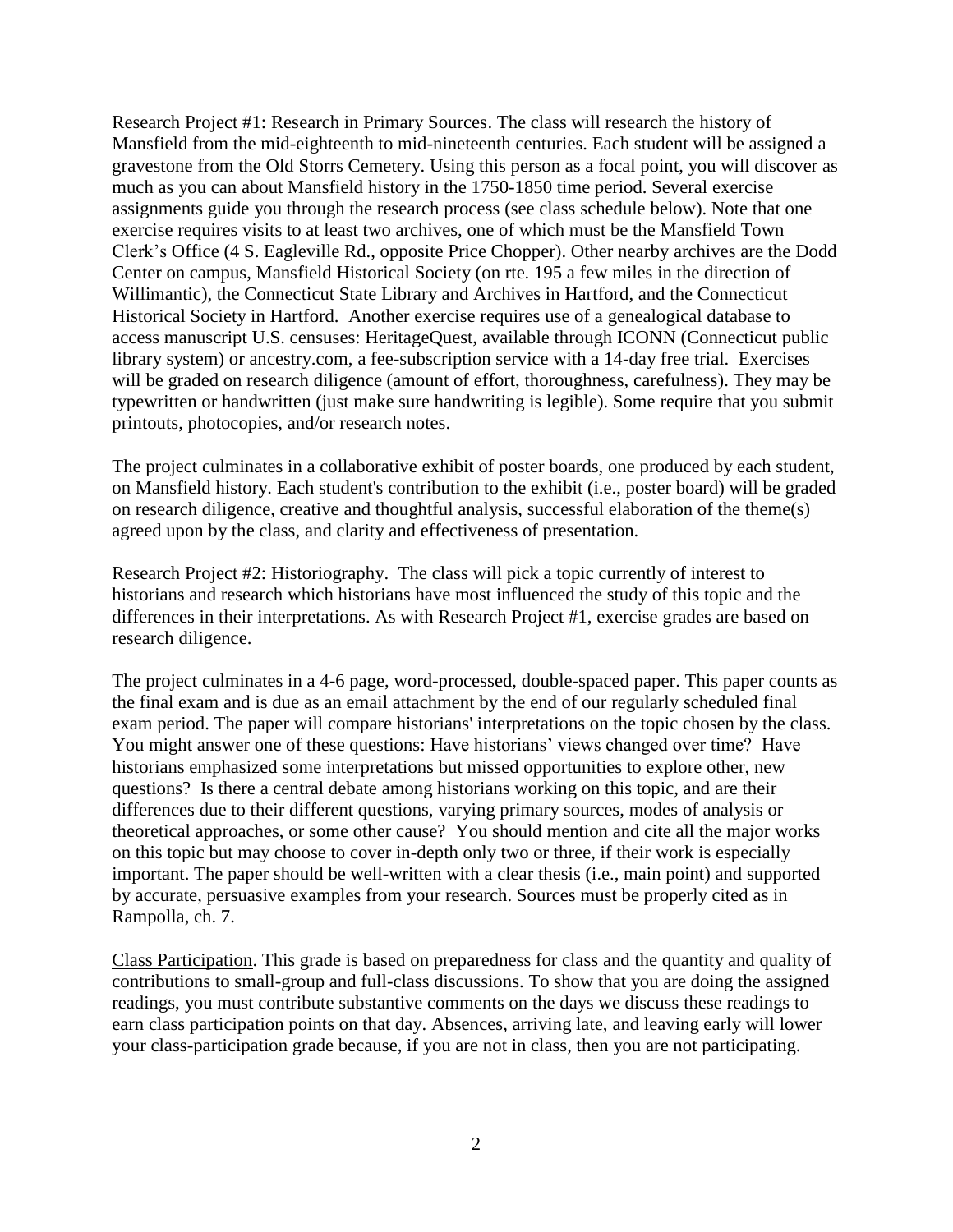## **POLICIES**

- DO NOT leave the classroom when in session unless it's an emergency. Even when we are working informally in groups, it is inappropriate to leave the room since absences and interruptions interfere with other students' ability to complete the task at hand. Arriving late and leaving early similarly disrupt the class.
- DO NOT use electronic equipment in class (no telephones, no computers, etc.), unless with explicit instructor permission. Please turn off cell phones before class starts.
- DO NOT submit assignments as email attachments unless with explicit instructor permission. Unless stated otherwise, all assignments must be turned in on paper.
- C means satisfactory completion of course requirements. B is for good work (demonstrating special effort, insight, creativity, thoroughness, clarity, etc.). A rewards students for outstanding work, above and beyond course expectations.
- To be fair to students who turn work in on time, late assignments will be marked down a notch (e.g., B to B-, C+ to C) and by a full letter grade if more than one week late.
- Academic dishonesty (cheating or plagiarism) is a serious offense resulting in automatic failure of the assignment and perhaps further action depending on the situation. We will collaborate during class, but work outside of class must be done independently. See the section on "Academic Integrity" in *The Student Code*.
- If you do not want me to use your assignments (with your name removed) as a model for other students, let me know by email within the first week of class.

## **CLASS SCHEDULE**

NOTE: You are responsible for knowing about changes to this schedule that I announce in class and/or post on huskyct.

# **WK 1**

## **T 9/1 Introduction: Evidence and Interpretation Primary Sources: Maps**

## **Th 9/3 Identifying Subjects for Research Project #1**

Meet at Old Storrs Cemetery behind Storrs Congregational Church (corner of N. Eagleville Rd. and Rte. 195--see map on huskyct). If you cannot see rte. 195 from the cemetery, then you are in the wrong cemetery. If a funeral is taking place (the sign will be cars parked on N. Eagleville) or if it is raining, go to our classroom and plan to meet at the cemetery on T 9/8. If it looks like the cemetery visit has to be postponed, I will post a notice on huskyct one hour before class. Bring a camera and/or sketchbook.

## **WK 2**

| $T$ 9/8 | <b>Primary Sources: Cemeteries and Gravestones</b>                                      |
|---------|-----------------------------------------------------------------------------------------|
|         | <b>Change over Time</b>                                                                 |
|         | READ: Hijiya                                                                            |
|         | BRING TO CLASS: cemetery pictures                                                       |
| Th 9/10 | <b>The Research Process</b>                                                             |
|         | READ: Rampolla, chs. $1-2$ & browse ch. 7 to become familiar with our "style"<br>sheet" |
|         | BRING TO CLASS: laptop for online and library searches                                  |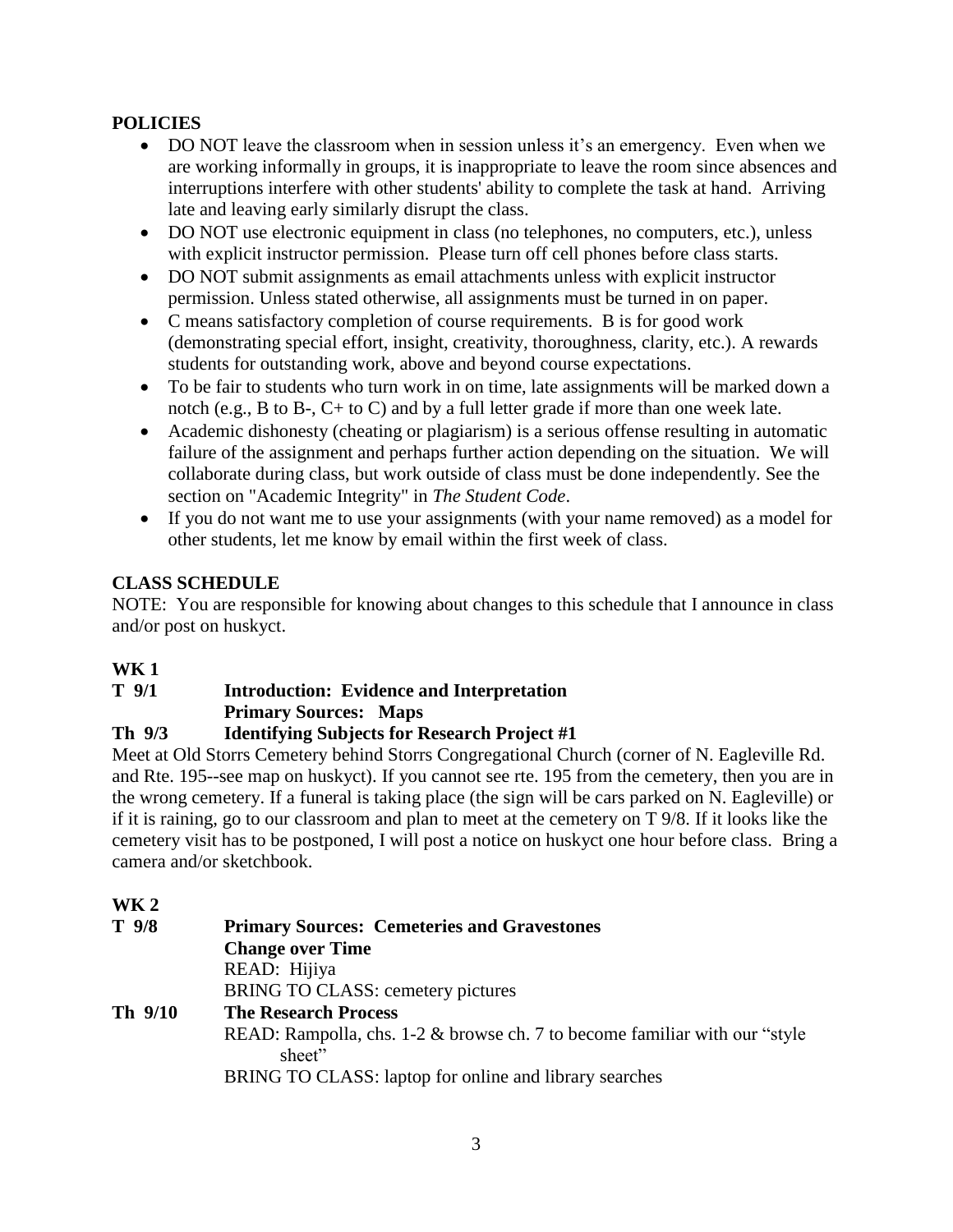| <b>WK3</b>                        |                                                                                                                                                                                                                |
|-----------------------------------|----------------------------------------------------------------------------------------------------------------------------------------------------------------------------------------------------------------|
| $T$ 9/15                          | <b>Introduction to Archival Research</b><br>DUE: Exercise #1 (Google and Google Books search)                                                                                                                  |
| Th 9/17                           | <b>No Class Meeting: Archival Research</b><br>(I will be in Mansfield Town Clerk's Office records vault during our class period)                                                                               |
| <b>WK4</b><br>$T$ 9/22            | <b>No Class Meeting: Archival Research</b><br>(I will be in Town Clerk's records vault during our class period)                                                                                                |
| Th 9/24                           | <b>Primary Sources: Censuses &amp; Genealogical Tools</b><br>DUE: Exercise #2 (two archives visits)                                                                                                            |
| <b>WK5</b><br>$T$ 9/29<br>Th 10/1 | <b>Quantitative Methods</b><br>Primary Sources: Diaries (film A Midwife's Tale)<br>DUE: Exercise #3 (genealogy websites, censuses)                                                                             |
| <b>WK6</b><br>T 10/6              | <b>Primary Sources: Diaries</b><br>READ: Hagelin & Brown                                                                                                                                                       |
| Th 10/8                           | <b>Primary Sources: Newspapers, etc.</b>                                                                                                                                                                       |
| <b>WK7</b><br>$T$ 10/13           | <b>Exhibit Planning I: Analyze Data</b><br>DUE: Exercise #4 (newspapers and magazines)<br>BRING TO CLASS: all your research notes                                                                              |
| Th 10/15                          | <b>Interpreting Evidence Case Studies</b><br>READ: Brown; Brown Documents Packet; Dayton                                                                                                                       |
| <b>WK8</b><br>$T$ 10/20           | <b>Exhibit Planning II: Draft Poster Presentations</b><br>READ: Rampolla, sections 3c, 4b through 4d<br>BRING TO CLASS: all your research notes<br>OPTIONAL/EXTRA CREDIT DUE: one of the four exercises redone |
| Th 10/22                          | <b>Exhibit Day: Mansfield History</b>                                                                                                                                                                          |
| <b>WK9</b><br>T 10/27             | <b>What is Historiography?: Salem Witchcraft Case Study</b><br>READ: Davidson & Lytle; "Salem Witchcraft Packet"                                                                                               |
| Th 10/29                          | What is Historiography?: Sample Historiographic Essay<br>Picking a Topic for our Historiography Project<br><b>READ: Citino</b>                                                                                 |